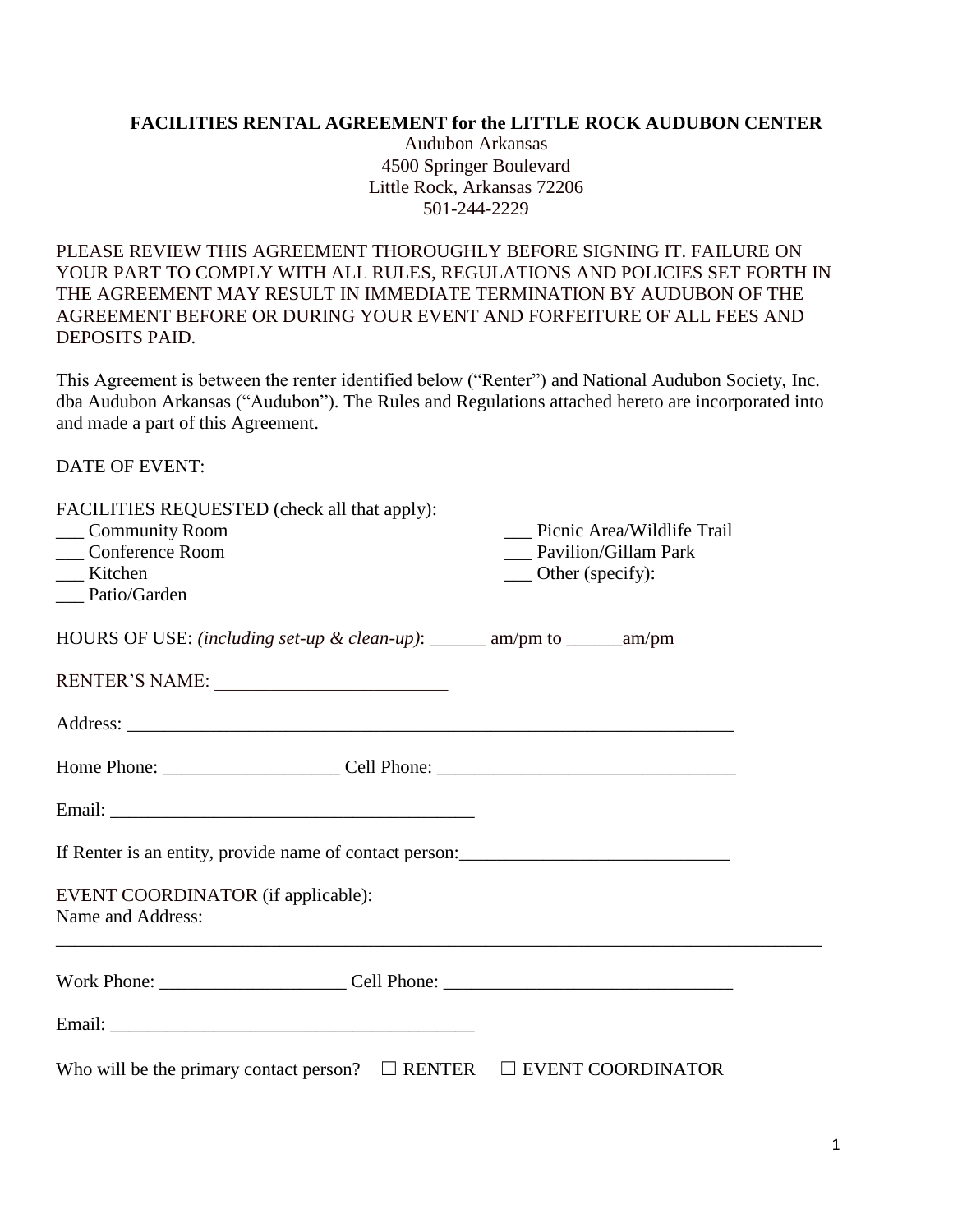| <b>EVENT</b>                                                                       |  |
|------------------------------------------------------------------------------------|--|
| Event Description                                                                  |  |
|                                                                                    |  |
|                                                                                    |  |
| Number of Attendees $\qquad \qquad$ Is the event $\Box$ PUBLIC or $\Box$ PRIVATE?  |  |
| The following activities (e.g. catering, music) will take place during this event: |  |
|                                                                                    |  |
|                                                                                    |  |

\_\_\_\_\_\_\_\_\_\_\_\_\_\_\_\_\_\_\_\_\_\_\_\_\_\_\_\_\_\_\_\_\_\_\_\_\_\_\_\_\_\_\_\_\_\_\_\_\_\_\_\_\_\_\_\_\_\_\_\_\_\_\_\_\_\_\_\_\_\_\_\_\_\_\_\_\_\_\_\_\_\_

## **CATERERS**

It is Renter's responsibility to arrange all catering details directly with the caterer. We do not have pre-approved caterers. Caterers should provide utensils, plates, cups, napkins, etc. that can be reused, recycled, or composted. Audubon will provide bins for recycling. Caterers and participants are encouraged to be environmentally responsible and as waste-free as possible. Styrofoam is prohibited. Renters are encouraged to have their caterer contact Audubon in advance about using the facilities.

## ALCOHOL

Will any alcohol be served?  $\square$  YES  $\square$  NO

If yes, all alcoholic beverages must be handled by a caterer carrying liquor liability insurance.

Renter must provide an insurance certificate from the caterer. It is Renter's responsibility to provide Audubon with such certificate(s) of insurance at least 45 days before the event is scheduled to occur. The insurance certificate shall:

- 1. Show the following insurance coverages:
	- a. Comprehensive general liability insurance of at least \$1,000,000 per occurrence;
	- b. Workers compensation and employers liability insurance, including occupational disease, disability benefit, and other similar insurance required by applicable law, with a minimum limit of \$100,000 per accident, per employee;
	- c. Comprehensive automobile liability insurance (covering owned, non-owned, and hired vehicles) with a combined single limit of \$1,000,000 for bodily injury, including death, and property damage; and
	- d. Liquor liability insurance with a single limit of \$1,000,000 per occurrence (only for caterers that will provide alcohol).
- 2. Name National Audubon Society, Inc. as an additional insured.

*Failure to provide such a certificate from the caterer may result in cancellation of your event by Audubon, revocation of the Agreement, and forfeiture of all fees and deposits paid.*

## SUSTAINABILITY GUIDELINES

Audubon encourages all Renters to help minimize resource consumption and minimize waste by reducing, reusing, recycling, and composting. Therefore, we emphasize and prefer the use of reusable materials such as washable dishes and silverware, cloth napkins, tablecloths, and pitchers of water instead of bottled water. Limited usage of recyclable materials such as plastic (type #1 through #7 only) and paper goods will be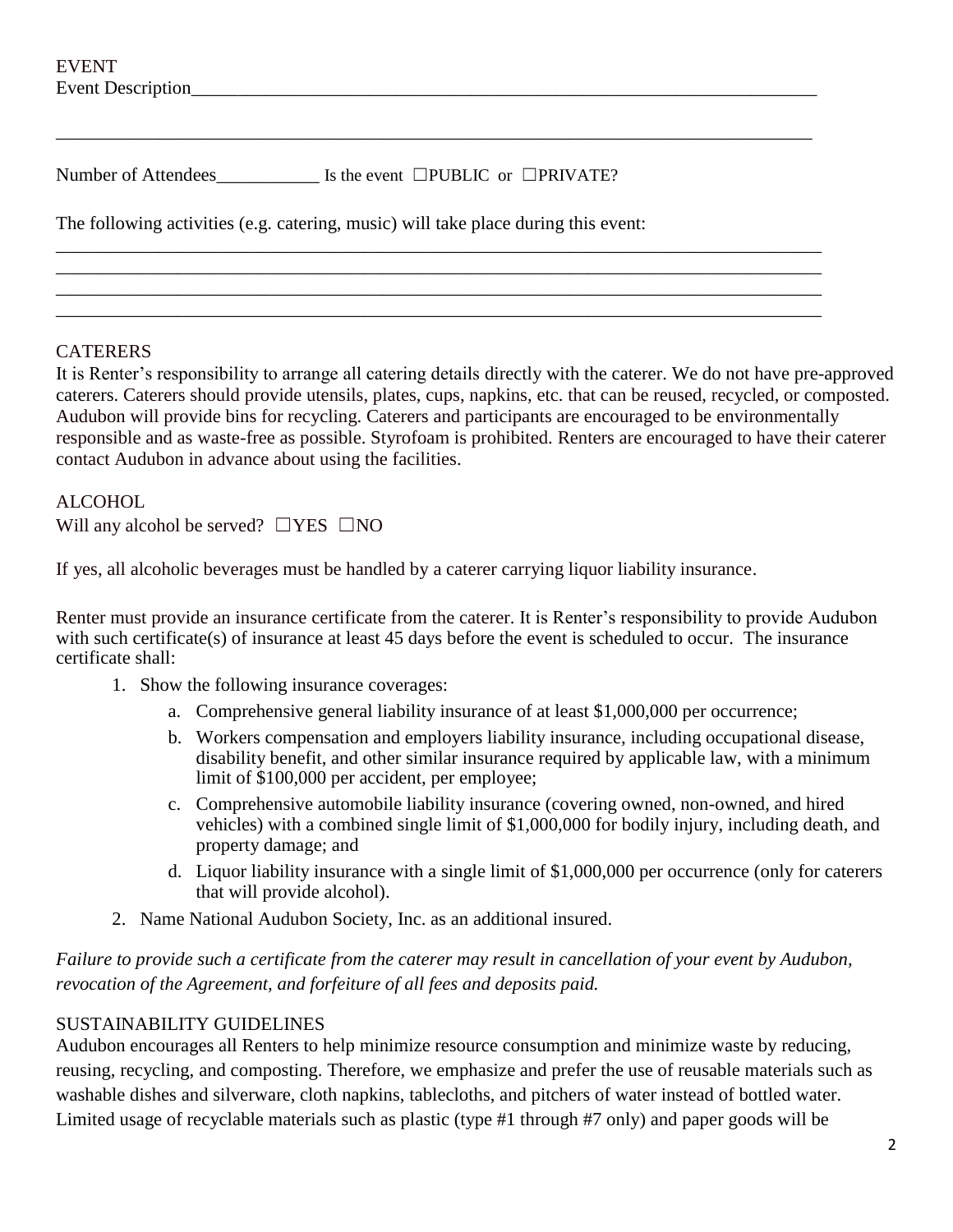allowed. Compostable utensils and dishes are allowed if separated from trash for composting; reusable items are still preferred. Styrofoam is prohibited. Plastic utensils are discouraged. The Renter is responsible for ensuring that all vendors dispose of all waste in appropriate recycling containers that have been provided for the Renter and their vendors by Audubon. Violation of this policy will result in a loss of deposit and a larger landfill in the community.

# RENTAL FEES AND DEPOSITS

To secure a date, 50% (\$\_\_\_\_\_\_) of the total rental fee (\$\_\_\_\_\_) and a \$\_\_\_\_\_\_ security deposit are required upon signature of this Agreement. The remainder is due 45 days in advance of your event. *Failure to provide payments in full of all fees and deposits at least 45 days before your event may result in cancellation of your event by Audubon, revocation of the Agreement, and forfeiture of all fees and deposits paid.*

*If an event is canceled more than 6 months prior to the event, all fees and deposits paid, including the security*  deposit, will be refunded. If the event is canceled 6 to more than 3 months in advance of the event, Renter will *forfeit the security deposit. If the event is canceled 3 months to 46 days in advance of the event, Renter will forfeit the security deposit and 50% of the total rental fee. If the event is canceled less than 45 days before the event, Renter will forfeit the security deposit and all fees paid.* **Security deposit will be refunded after final cleanup on the day of the event providing there is no damage to the center, and the space is cleaned to Audubon's satisfaction.**

#### AMOUNTS

Rental Fee 50% of Rental Fee due on: Security Deposit due on: Balance of Rental Fee due on: Other Charges: Total:

*In Audubon's sole discretion, Audubon reserves the right to terminate Renter's event at any time, and retain all or a portion of the security deposit and charge Renter for any extra costs above the security deposit, in the event of any failure by Renter to comply with this Agreement and the attached Rules and Regulations or any damage or loss to Audubon, including: (i) damage to rugs, floors, walls, furniture, property of the facility or grounds; (ii)theft; or (iii) use of the facilities in excess of the agreed-upon hours of use.*

## INDEMNIFICATION

Renter hereby agrees to assume all risks for loss, damage, liability, injury, cost, or expense that may arise during or be caused in any way, in whole or in part, by Renter's use or occupancy of the Audubon Center facilities rented herein and surrounding property.

Furthermore, Renter hereby agrees, at Renter's sole expense, to indemnify, defend, and hold Audubon and/or its officers, employees, and volunteers, free and harmless from any loss, claim, liability, damage, cost (including reasonable attorney's fees), and/or injury to persons and property that in any way may be caused, in whole or in part, by or occur during Renter's use or occupancy of said properties and/or facilities.

Renter has carefully read this entire Agreement and agrees to abide by all of its terms, including those set forth in the Rules and Regulations attached hereto and made a part of this Agreement. Renter understands that no terms are binding and no date has been committed until Renter receives a copy of this Agreement signed by Audubon, and Renter has paid the initial rental payment (50% of total rental fee) and security deposit.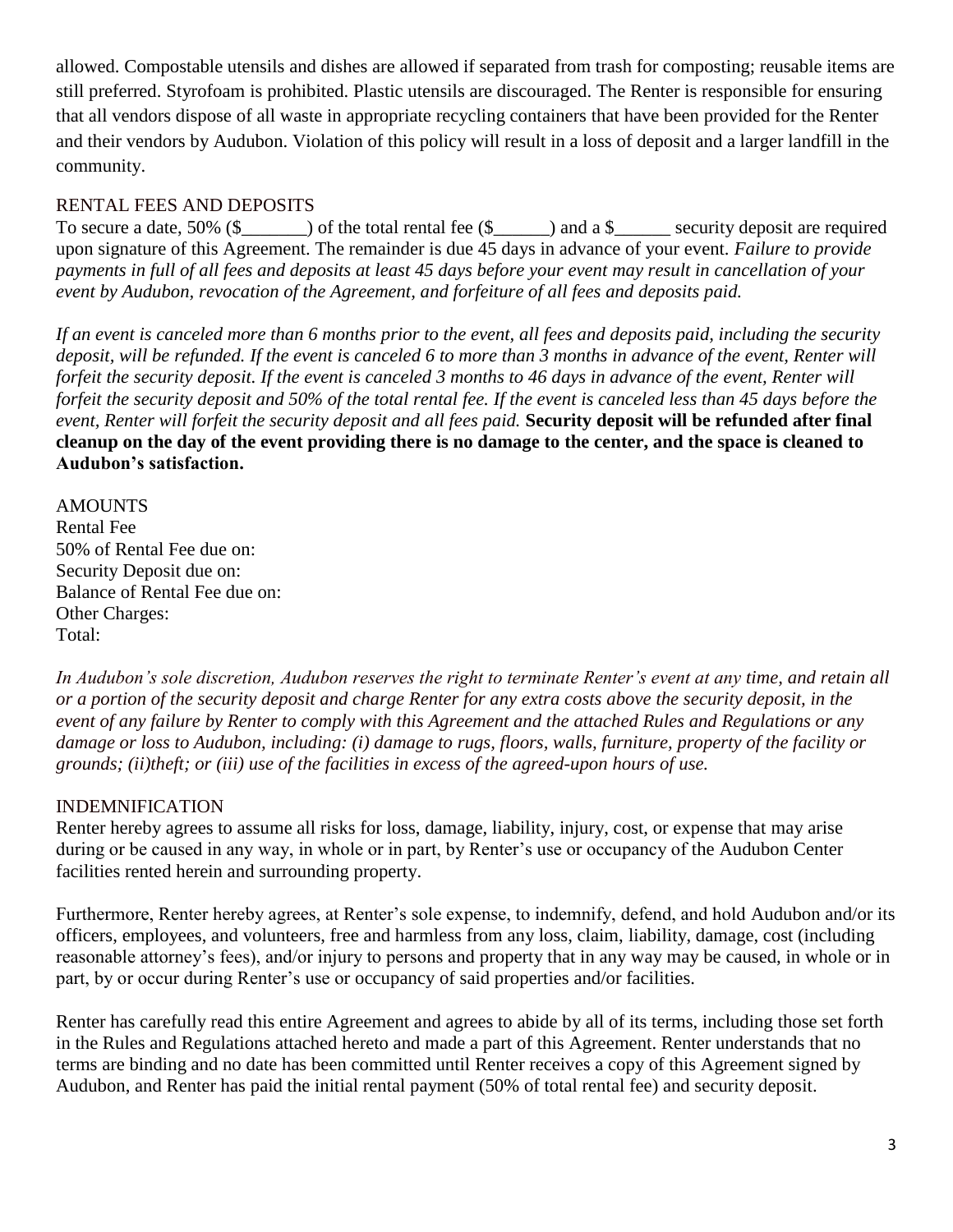| <b>RENTER:</b>                                                                  |                       |
|---------------------------------------------------------------------------------|-----------------------|
| Signature: $\frac{1}{\sqrt{1-\frac{1}{2}}\left(\frac{1}{2}-\frac{1}{2}\right)}$ | Date: $\qquad \qquad$ |
| NATIONAL AUDUBON SOCIETY, INC. DBA AUDUBON ARKANSAS:                            |                       |
|                                                                                 |                       |
|                                                                                 | Date:                 |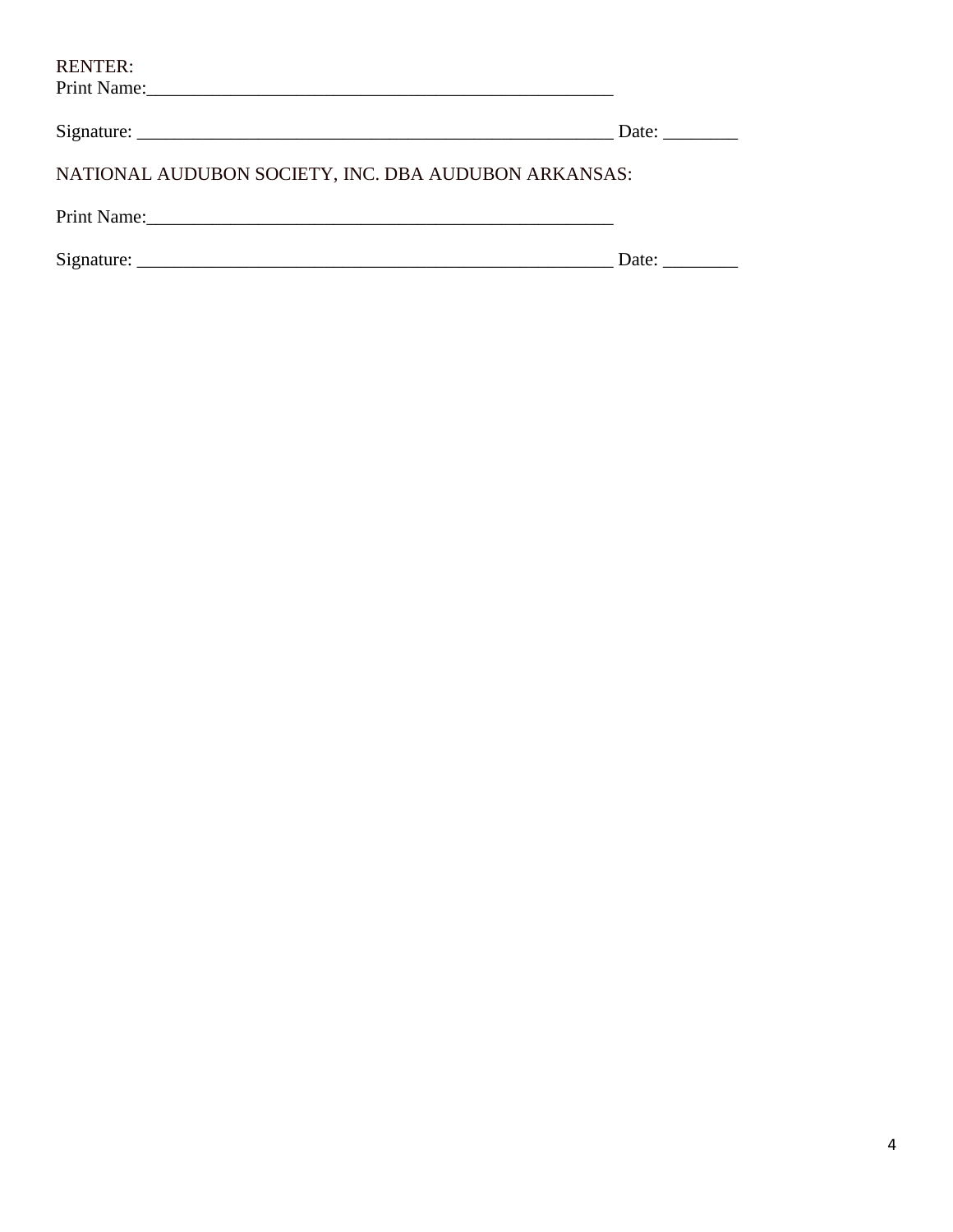# **RULES AND REGULATIONS FOR FACILITY RENTAL**

*Violation of any of these Rules and Regulations may result in Audubon's cancellation of the event, revocation of the Agreement at the discretion of Audubon, and forfeiture of deposits and fees paid.*

- 1. Dates are reserved only with a complete rental agreement signed by Audubon. The reservation is complete only with receipt of the initial rental payment (50% of total rental fee) and the security deposit.
- 2. A security deposit is required for all rentals. If an event is canceled 6 months or more prior to the event, all fees and deposits paid, including the security deposit, will be refunded. If the event is canceled less than 3 months in advance of the event, Renter will forfeit the security deposit. If the event is canceled less than 45 days before the event, Renter will forfeit the security deposit and all fees paid.
- 3. All fees, deposits and the certificate of insurance from the caterer are due 45 days in advance of your event. Failure to comply with this deadline may result in the cancellation of the event by Audubon, revocation of the Agreement, and forfeiture of all fees and deposits paid. Permits, contracts, and agreements are not transferable.
- 4. Any alcohol whatsoever must be handled by a caterer. The alcohol must not leave Audubon's premises.
- 5. Renter must provide a designated clean-up and set-up crew/person.
- 6. Renter must be present throughout the event, from set-up through clean-up. All youth group events require adequate adult supervision throughout.
- 7. Events are not to exceed designated times. Hours stated on the agreement include time for setup and cleanup. Arranging for setup and cleanup is Renter's responsibility. Caterers usually require 1-2 hours to setup and up to 1 hour to cleanup. The caterer is not permitted on the Audubon Center grounds until the start of your rental time, so please schedule accordingly. All events must conclude, and the facilities must be cleaned and vacated, by contracted ending time. Renter will be charged an overtime fee of \$100 per hour for any additional time used by Renter or caterer. The overtime fee will be subtracted automatically from the security deposit.
- 8. At the discretion of the Audubon Center Director, a security or police officer may be required. Renter is required to assume the cost of the service. The selected security officer(s) must submit an Event Security Qualifications Form at least 45 days before the event. Security Required Yes: \_\_\_ No: \_\_\_
- 9. Smoking is prohibited on Audubon property.
- 10. Audubon reserves the right to make any physical changes to the facilities or grounds. In the event of inclement weather, Audubon is not responsible for relocating the event, supplying heat lamps or rain shelter, or providing alternative facilities.
- 11. Candles, flames or burning material of any kind are NOT allowed anywhere on the property, except that barbecuing is permitted outside only, and sterno is permissible for use by caterers only. Fireworks are not permitted.
- 12. No tape, adhesives, nails, screws, staples, tacks, or pins are allowed in or on walls, woodworking, windows, furniture, masonry, building exteriors or grounds. All decorations must be removed after the event. Confetti, glitter, or decorations/items that result in tiny pieces may not be used. Rice or birdseed may not be thrown.